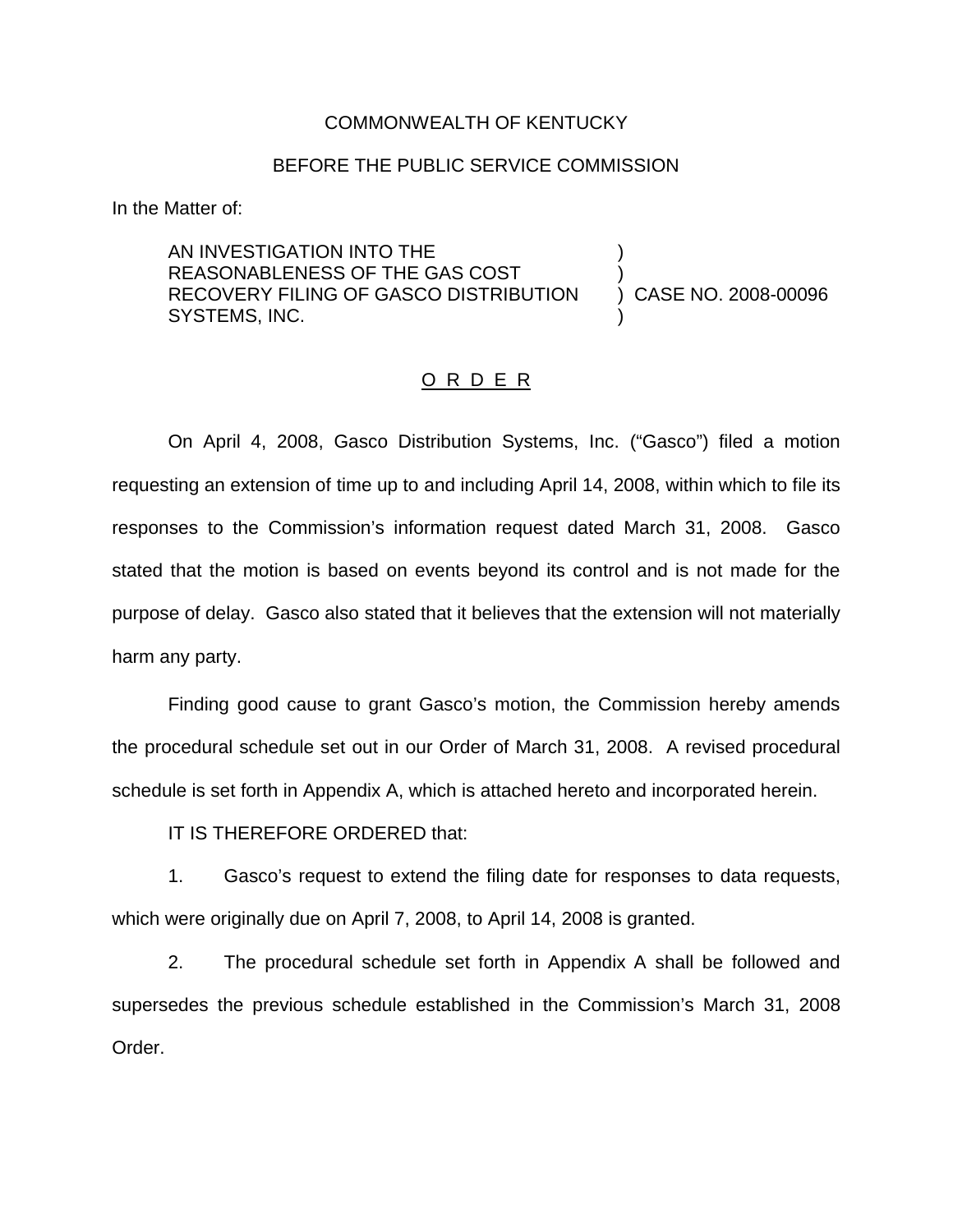3. Nothing contained herein shall prevent the Commission from entering further Orders in this matter.

Done at Frankfort, Kentucky, this 11<sup>th</sup> day of April, 2008.

By the Commission

Luntso Executive Director